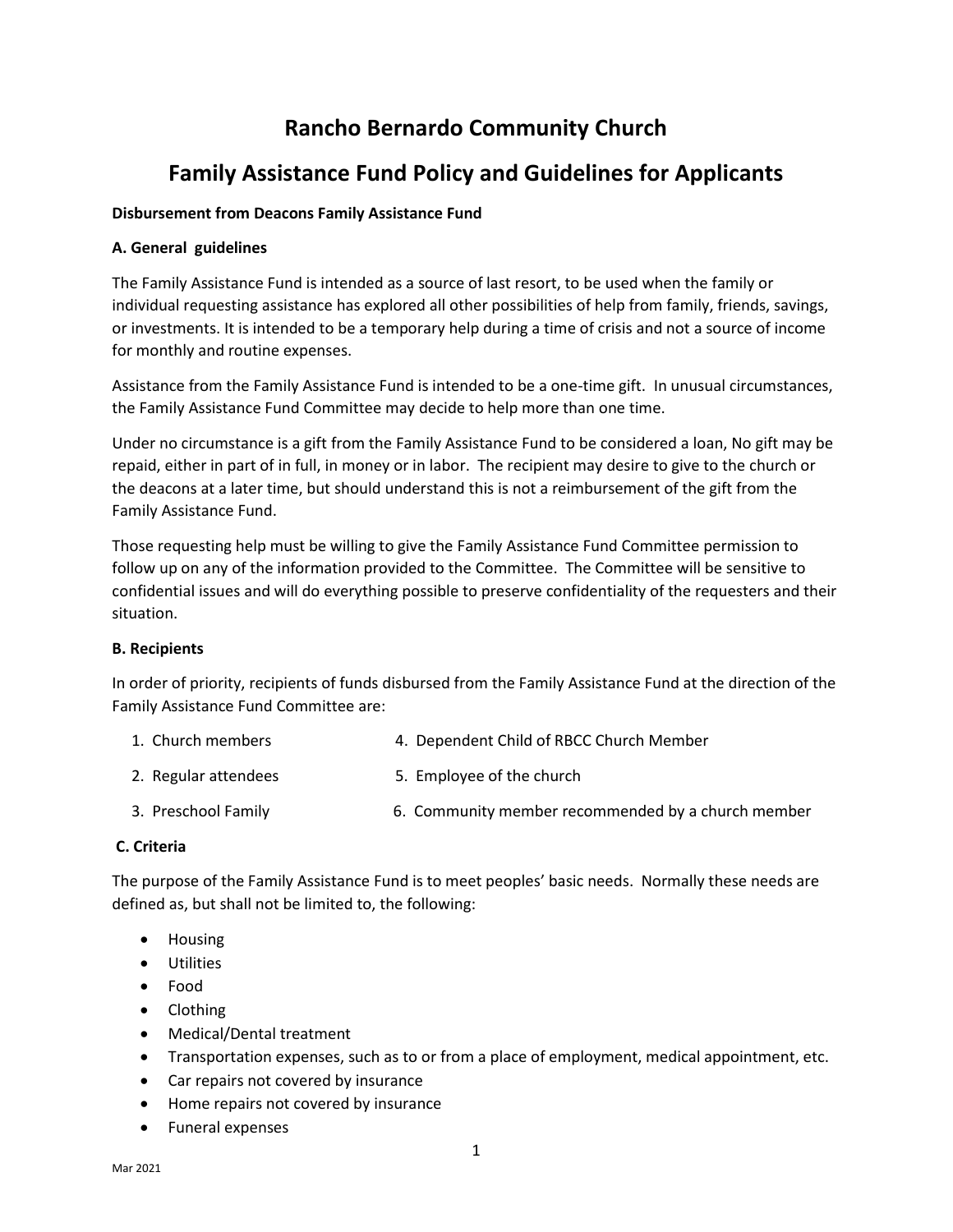- Counseling (Pastor referral to Christian Counselor required)
	- 1. A Pastor will be contacted for all counseling requests, and a visit with the Pastor may be necessary.
	- 2. Parental consent in writing will be required for requests for dependent minors to receive counseling
	- 3. Each Adult requesting counseling assistance (whether for themselves or a minor dependent) must sign an agreement indicating they:
		- Accept the agreed-upon co-pay arrangements;
		- Will comply with established procedures if they need to change an appointment with the counselor;
		- Agree to continue with the counseling for the agreed-upon number of sessions; and
		- They understand that if they terminate counseling before the completion of the agreed upon number of sessions, they will be responsible for any applicable cancellation fees.

Needs that shall not be met by the Family Assistance Fund include, but shall not be limited to the following:

- School expenses, including private school fees or tuition
- Business expenses or investments, or anything that brings financial profit to the individual or family
- Credit card bills
- Needs of individuals who are wanted by law enforcement or for paying fines as a result of breaking the law
- Legal Fees
- Penalties resulting from irresponsible actions

Generally, assistance from the Family Assistance Fund will not exceed \$1,500 per person or family per fiscal year with a lifetime limit of \$3000.

### **D. Emergency Food and/or Gas Cards**

\$25.00 grocery or \$25.00 gas cards are available through the Parish Nurse and will be included as part of the lifetime limitations.

### **Application Process**

### **A. Initial Meeting with RBCC Representative**

- All individuals or families requesting assistance through the Family Assistance Fund must first meet with the church representative.
- A Request for Assistance application must be filled out by the person requesting help or by someone who is assisting the person in need. Copies of the form are available from the Deacon Moderator by emailing request to: **deacons@rbcpc.org**
- The application should be returned to the Deacon Moderator where it will be forwarded to the Associate Pastor for Congregational Care. Upon his recommendation, the case (confidentiality